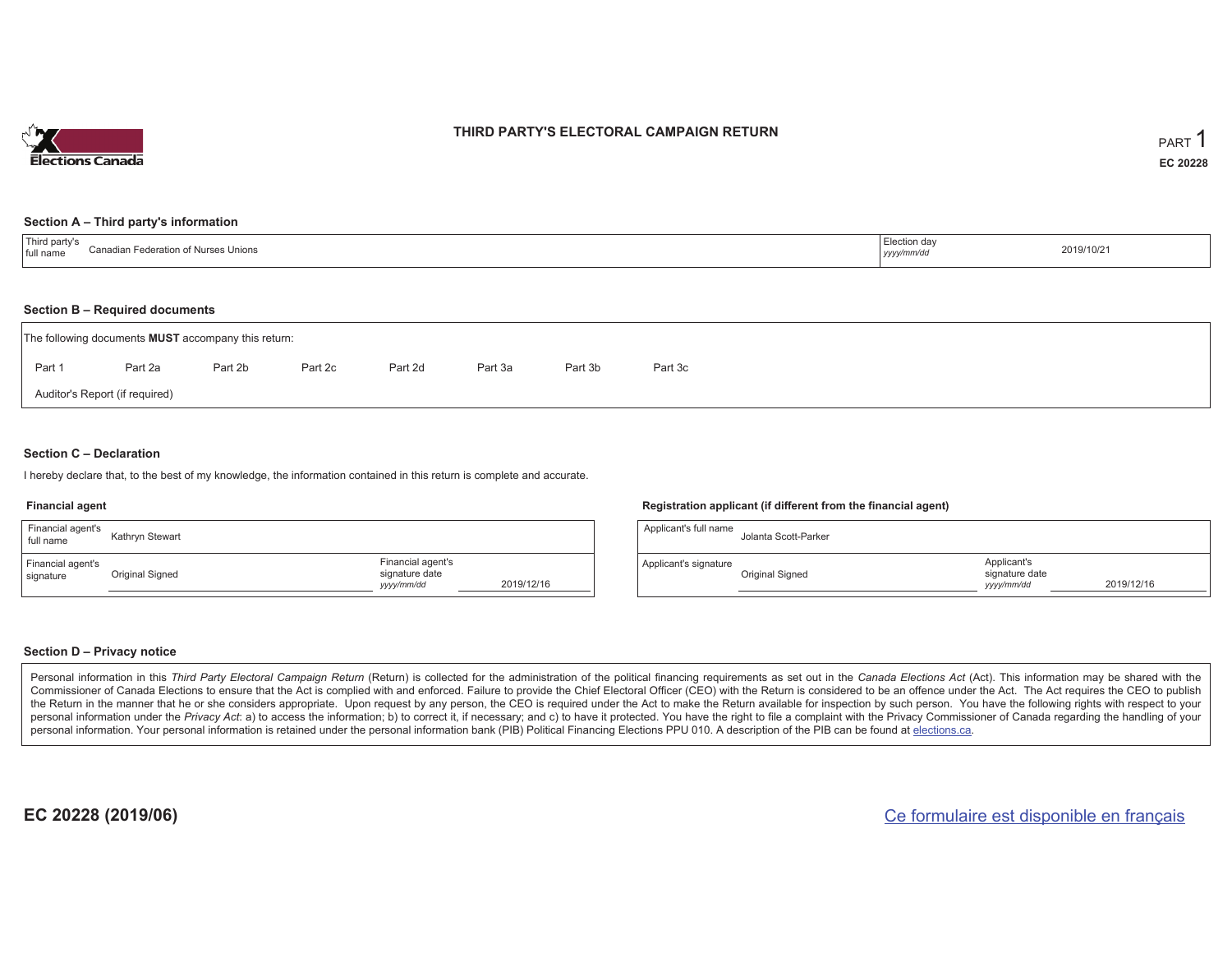

## **THIRD PARTY'S ELECTORAL CAMPAIGN RETURN HIRD PARTY'S ELECTORAL CAMPAIGN RETURN<br>Statement of monetary contributions received PART 2a**

| No.          | Full name                      | <b>Street</b><br>no. | <b>Street</b> | Apt. | City        | Prov./<br>Terr. | Postal<br>code | Date<br>received<br>yyyy/mm/dd                                                    | Individual | <b>Business /</b><br>Commercial<br>organization | Government | <b>Trade union</b> | Corporation<br>without share<br>capital | Unincorporated<br>organization or<br>association |
|--------------|--------------------------------|----------------------|---------------|------|-------------|-----------------|----------------|-----------------------------------------------------------------------------------|------------|-------------------------------------------------|------------|--------------------|-----------------------------------------|--------------------------------------------------|
|              |                                |                      |               |      |             |                 |                |                                                                                   | \$         | \$                                              | \$         | \$                 | \$                                      | \$                                               |
| $\mathbf{1}$ | United Nurses of Alberta       |                      |               |      | Edmonton    | AB              | <b>T5K 0C7</b> | 2019/07/02                                                                        |            |                                                 |            | 100,000.00         |                                         |                                                  |
|              | 2 Saskatchewan Union of Nurses |                      |               |      | Regina      | SK              | S4R 1A6        | 2019/07/04                                                                        |            |                                                 |            | 10,000.00          |                                         |                                                  |
|              | 3 New Brunswick Nurses Union   |                      |               |      | Fredericton | <b>NB</b>       | E3C 2R9        | 2019/10/04                                                                        |            |                                                 |            | 5,000.00           |                                         |                                                  |
|              |                                |                      |               |      |             |                 |                |                                                                                   |            |                                                 |            |                    |                                         |                                                  |
|              |                                |                      |               |      |             |                 |                |                                                                                   |            |                                                 |            |                    |                                         |                                                  |
|              |                                |                      |               |      |             |                 |                |                                                                                   |            |                                                 |            |                    |                                         |                                                  |
|              |                                |                      |               |      |             |                 |                |                                                                                   |            |                                                 |            |                    |                                         |                                                  |
|              |                                |                      |               |      |             |                 |                |                                                                                   |            |                                                 |            |                    |                                         |                                                  |
|              |                                |                      |               |      |             |                 |                |                                                                                   |            |                                                 |            |                    |                                         |                                                  |
|              |                                |                      |               |      |             |                 |                |                                                                                   |            |                                                 |            |                    |                                         |                                                  |
|              |                                |                      |               |      |             |                 |                |                                                                                   |            |                                                 |            |                    |                                         |                                                  |
|              |                                |                      |               |      |             |                 |                |                                                                                   |            |                                                 |            |                    |                                         |                                                  |
|              |                                |                      |               |      |             |                 |                |                                                                                   |            |                                                 |            |                    |                                         |                                                  |
|              |                                |                      |               |      |             |                 |                |                                                                                   |            |                                                 |            |                    |                                         |                                                  |
|              |                                |                      |               |      |             |                 |                | Totals carried forward from previous page \$                                      |            |                                                 |            |                    |                                         |                                                  |
|              |                                |                      |               |      |             |                 |                | Total amount of monetary contributions by contributors who gave over \$200 (A)    |            |                                                 |            | 115,000.00         |                                         |                                                  |
|              |                                |                      |               |      |             |                 |                | Number of contributors who gave over \$200                                        |            |                                                 |            | З                  |                                         |                                                  |
|              |                                |                      |               |      |             |                 |                | Total amount of monetary contributions by contributors who gave \$200 or less (B) |            |                                                 |            |                    |                                         |                                                  |
|              |                                |                      |               |      |             |                 |                | Number of contributors who gave \$200 or less                                     |            |                                                 |            |                    |                                         |                                                  |
|              |                                |                      |               |      |             |                 |                | Total amount of all monetary contributions (A+B)                                  |            |                                                 |            | 115,000.00         |                                         |                                                  |
|              |                                |                      |               |      |             |                 |                | Number of contributors who gave monetary contributions                            |            |                                                 |            |                    |                                         |                                                  |

| ' Thirc<br>party | າເດກະ | ∠019/1<br>7107<br>the contract of the contract of the contract of the contract of the contract of<br>,,,,, | .<br>-aut<br>- 91 |
|------------------|-------|------------------------------------------------------------------------------------------------------------|-------------------|
|------------------|-------|------------------------------------------------------------------------------------------------------------|-------------------|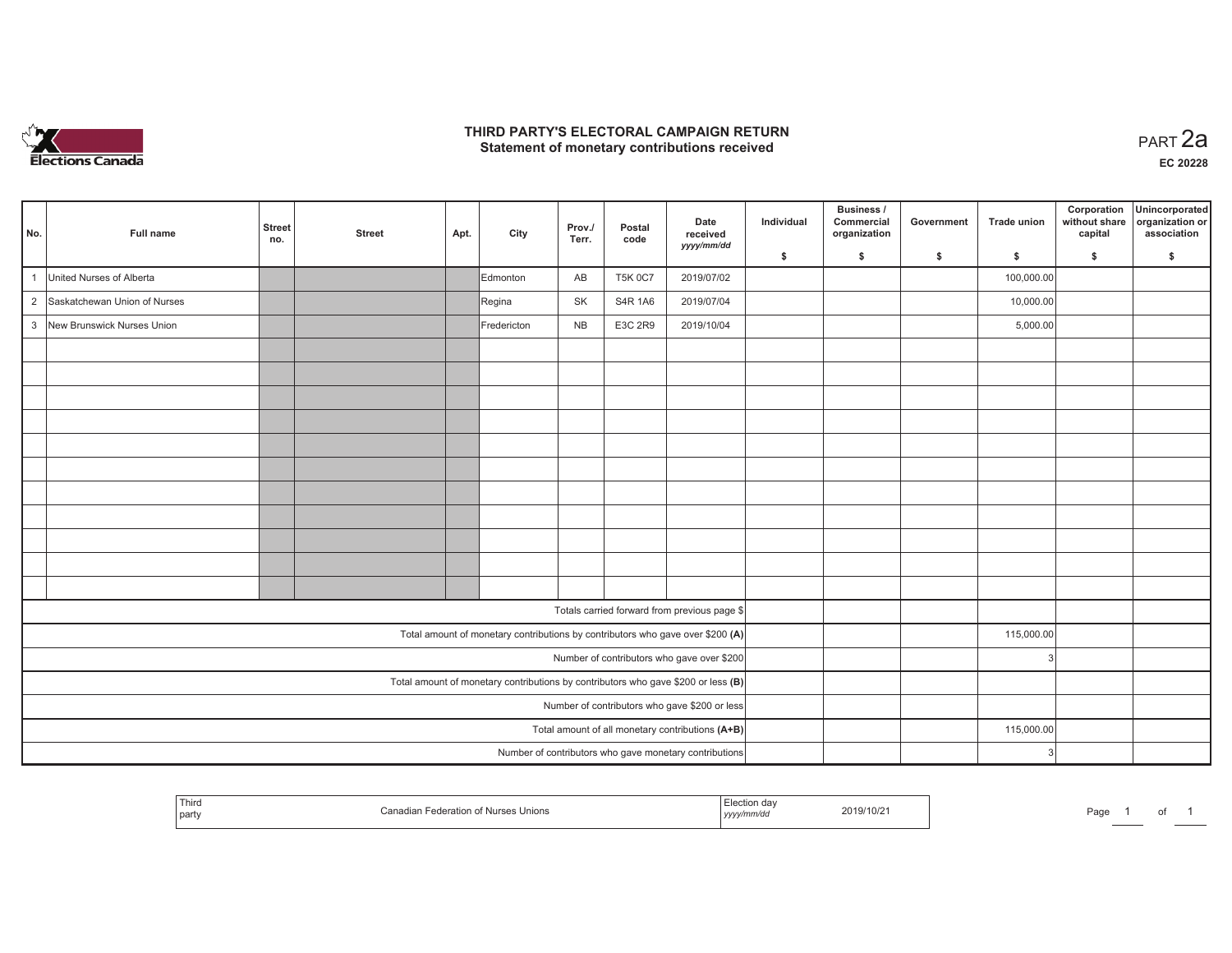

## **THIRD PARTY'S ELECTORAL CAMPAIGN RETURN**  THIRD PARTY'S ELECTORAL CAMPAIGN RETURN<br>Statement of non-monetary contributions received<br> **PART 2b**

| No. | Full name                       | <b>Street</b><br>no. | <b>Street</b> | Apt. | City       | Prov./<br>Terr. | Postal<br>code | Date<br>received<br>yyyy/mm/dd                                                        | Individual | Business /<br>Commercial<br>organization | Government | <b>Trade union</b> | Corporation<br>without share<br>capital | Unincorporated<br>organization or<br>association |
|-----|---------------------------------|----------------------|---------------|------|------------|-----------------|----------------|---------------------------------------------------------------------------------------|------------|------------------------------------------|------------|--------------------|-----------------------------------------|--------------------------------------------------|
|     |                                 |                      |               |      |            |                 |                |                                                                                       | \$         | s.                                       | \$         | S.                 | \$                                      | S.                                               |
| 1   | Nova Scotia Nurses Union        |                      |               |      | Dartmouth  | <b>NS</b>       | <b>B3B 0A7</b> | 2019/09/26                                                                            |            |                                          |            | 28,086.24          |                                         |                                                  |
|     | 2 Registered Nurses Union of NL |                      |               |      | St. John's | <b>NL</b>       | A1A 5A1        | 2019/09/26                                                                            |            |                                          |            | 6,733.80           |                                         |                                                  |
|     | 3 Registered Nurses Union of NL |                      |               |      | St. John's | NL              | A1A 5A1        | 2019/10/11                                                                            |            |                                          |            | 460.00             |                                         |                                                  |
|     |                                 |                      |               |      |            |                 |                |                                                                                       |            |                                          |            |                    |                                         |                                                  |
|     |                                 |                      |               |      |            |                 |                |                                                                                       |            |                                          |            |                    |                                         |                                                  |
|     |                                 |                      |               |      |            |                 |                |                                                                                       |            |                                          |            |                    |                                         |                                                  |
|     |                                 |                      |               |      |            |                 |                |                                                                                       |            |                                          |            |                    |                                         |                                                  |
|     |                                 |                      |               |      |            |                 |                |                                                                                       |            |                                          |            |                    |                                         |                                                  |
|     |                                 |                      |               |      |            |                 |                |                                                                                       |            |                                          |            |                    |                                         |                                                  |
|     |                                 |                      |               |      |            |                 |                |                                                                                       |            |                                          |            |                    |                                         |                                                  |
|     |                                 |                      |               |      |            |                 |                |                                                                                       |            |                                          |            |                    |                                         |                                                  |
|     |                                 |                      |               |      |            |                 |                |                                                                                       |            |                                          |            |                    |                                         |                                                  |
|     |                                 |                      |               |      |            |                 |                |                                                                                       |            |                                          |            |                    |                                         |                                                  |
|     |                                 |                      |               |      |            |                 |                |                                                                                       |            |                                          |            |                    |                                         |                                                  |
|     |                                 |                      |               |      |            |                 |                | Totals carried forward from previous page \$                                          |            |                                          |            |                    |                                         |                                                  |
|     |                                 |                      |               |      |            |                 |                | Total amount of non-monetary contributions by contributors who gave over \$200 (A)    |            |                                          |            | 35,280.04          |                                         |                                                  |
|     |                                 |                      |               |      |            |                 |                | Number of contributors who gave over \$200                                            |            |                                          |            |                    |                                         |                                                  |
|     |                                 |                      |               |      |            |                 |                | Total amount of non-monetary contributions by contributors who gave \$200 or less (B) |            |                                          |            |                    |                                         |                                                  |
|     |                                 |                      |               |      |            |                 |                | Number of contributors who gave \$200 or less                                         |            |                                          |            |                    |                                         |                                                  |
|     |                                 |                      |               |      |            |                 |                | Total amount of all non-monetary contributions (A+B)                                  |            |                                          |            | 35,280.04          |                                         |                                                  |
|     |                                 |                      |               |      |            |                 |                | Number of contributors who gave non-monetary contributions                            |            |                                          |            |                    |                                         |                                                  |

|  | Third<br>s unions<br>, party | V10/2<br>201.<br>,,,,, | 'aα€ |
|--|------------------------------|------------------------|------|
|--|------------------------------|------------------------|------|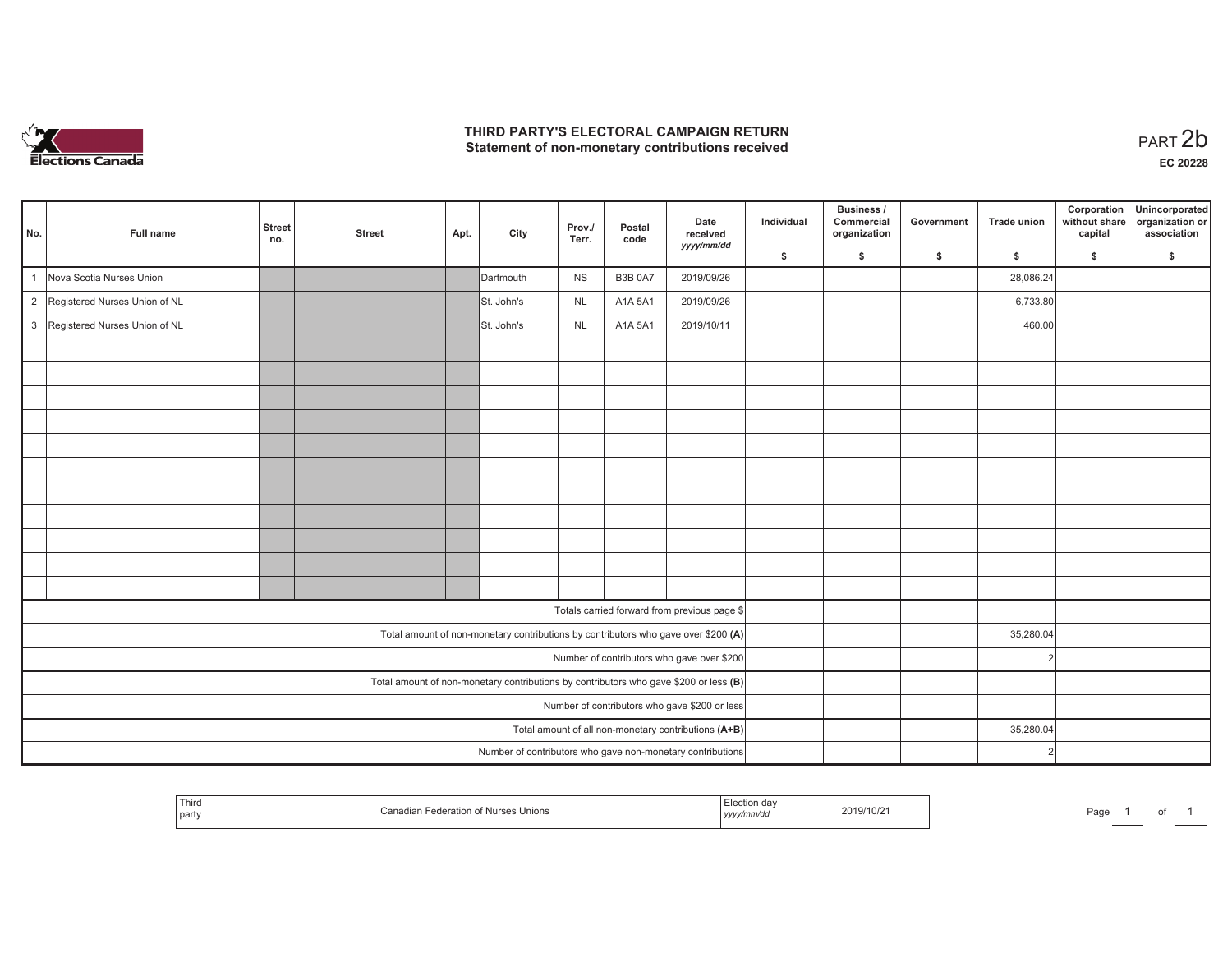

## **THIRD PARTY'S ELECTORAL CAMPAIGN RETURN STATE:** PARTY'S ELECTORAL CAMPAIGN RETURN<br>
Statement of operating loans received

**EC 20228**

| No. | Full name | <b>Street</b> | <b>Street</b> | Apt. | City | Prov./ | Postal | Date<br>received                                                  | Individual | <b>Business /</b><br>Commercial<br>organization | Government | <b>Trade union</b> | Corporation<br>capital | Unincorporated<br>without share organization or<br>association |
|-----|-----------|---------------|---------------|------|------|--------|--------|-------------------------------------------------------------------|------------|-------------------------------------------------|------------|--------------------|------------------------|----------------------------------------------------------------|
|     |           | no.           |               |      |      | Terr.  | code   | yyyy/mm/dd                                                        | \$         | \$                                              | \$         | \$                 | \$                     | \$                                                             |
|     |           |               |               |      |      |        |        |                                                                   |            |                                                 |            |                    |                        |                                                                |
|     |           |               |               |      |      |        |        |                                                                   |            |                                                 |            |                    |                        |                                                                |
|     |           |               |               |      |      |        |        |                                                                   |            |                                                 |            |                    |                        |                                                                |
|     |           |               |               |      |      |        |        |                                                                   |            |                                                 |            |                    |                        |                                                                |
|     |           |               |               |      |      |        |        |                                                                   |            |                                                 |            |                    |                        |                                                                |
|     |           |               |               |      |      |        |        |                                                                   |            |                                                 |            |                    |                        |                                                                |
|     |           |               |               |      |      |        |        |                                                                   |            |                                                 |            |                    |                        |                                                                |
|     |           |               |               |      |      |        |        |                                                                   |            |                                                 |            |                    |                        |                                                                |
|     |           |               |               |      |      |        |        |                                                                   |            |                                                 |            |                    |                        |                                                                |
|     |           |               |               |      |      |        |        |                                                                   |            |                                                 |            |                    |                        |                                                                |
|     |           |               |               |      |      |        |        |                                                                   |            |                                                 |            |                    |                        |                                                                |
|     |           |               |               |      |      |        |        |                                                                   |            |                                                 |            |                    |                        |                                                                |
|     |           |               |               |      |      |        |        |                                                                   |            |                                                 |            |                    |                        |                                                                |
|     |           |               |               |      |      |        |        |                                                                   |            |                                                 |            |                    |                        |                                                                |
|     |           |               |               |      |      |        |        | Totals carried forward from previous page \$                      |            |                                                 |            |                    |                        |                                                                |
|     |           |               |               |      |      |        |        | Total amount of loans by lenders who provided over \$200 (A)      |            |                                                 |            |                    |                        |                                                                |
|     |           |               |               |      |      |        |        | Number of lenders who provided over \$200                         |            |                                                 |            |                    |                        |                                                                |
|     |           |               |               |      |      |        |        | Total amount of loans by lenders who provided \$200 or less $(B)$ |            |                                                 |            |                    |                        |                                                                |
|     |           |               |               |      |      |        |        | Number of lenders who provided \$200 or less                      |            |                                                 |            |                    |                        |                                                                |
|     |           |               |               |      |      |        |        | Total amount of all loans (A+B)                                   |            |                                                 |            |                    |                        |                                                                |
|     |           |               |               |      |      |        |        | Number of all lenders who provided loans                          |            |                                                 |            |                    |                        |                                                                |

| Third<br>party | Canadian Federation of Nurses Unions | ua<br>.mnvuu<br>1 <i>yyyy</i> | 2019/10/21 | Page |  |  |
|----------------|--------------------------------------|-------------------------------|------------|------|--|--|
|----------------|--------------------------------------|-------------------------------|------------|------|--|--|

Page 1 of 1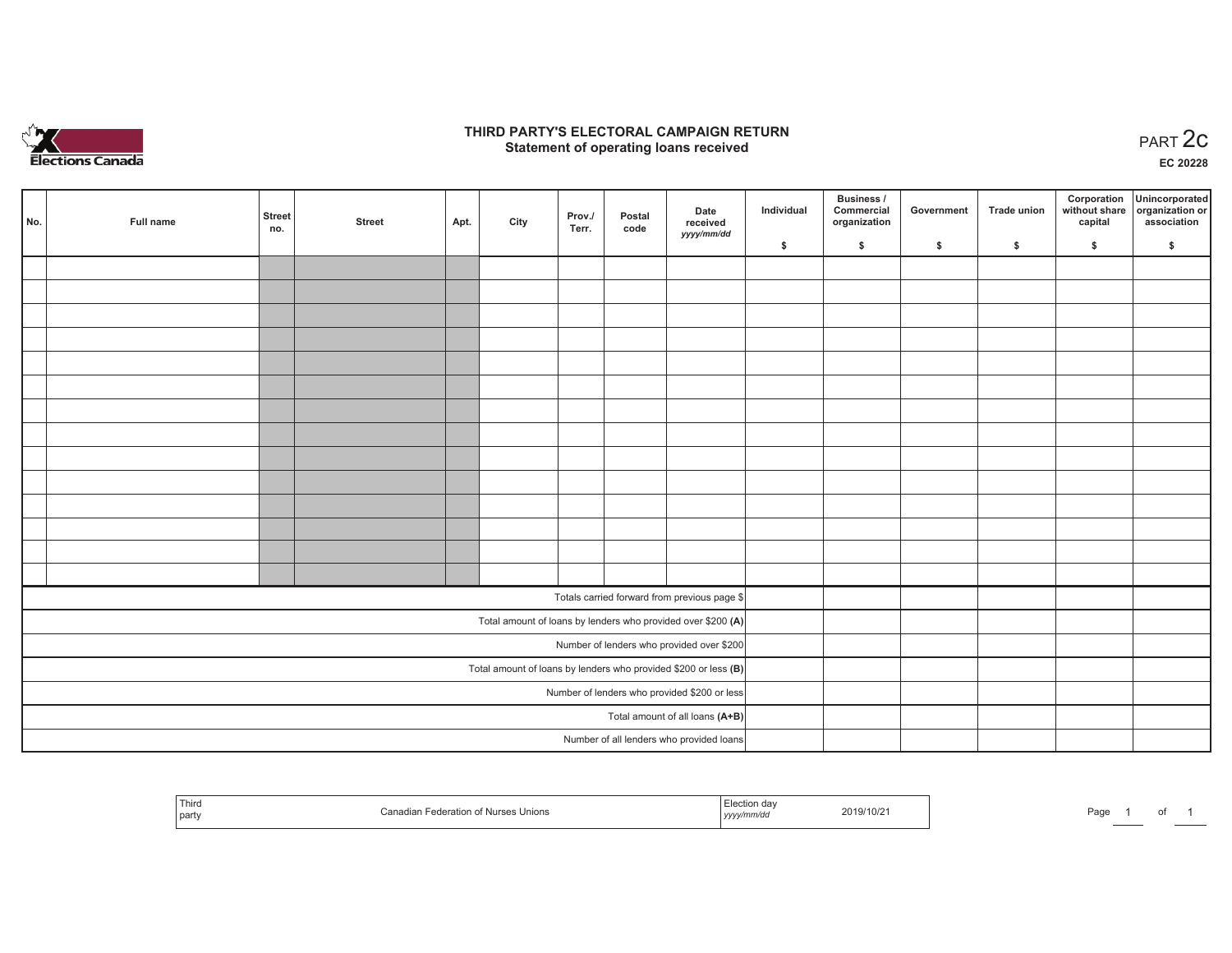# n in Elections Canada

# **THIRD PARTY'S ELECTORAL CAMPAIGN RETURN Summary of inflows**

| PART <sub>2d</sub> |
|--------------------|
| EC 20228           |

| No.          | Type of contributor / lender                 | <b>Monetary</b><br>Non-monetary<br>contributions<br>contributions<br>(Part 2b)<br>(Part 2a) |           | <b>Total</b><br>Loans<br>(Part 2c) |            | Number of<br>contributors and<br>lenders |
|--------------|----------------------------------------------|---------------------------------------------------------------------------------------------|-----------|------------------------------------|------------|------------------------------------------|
|              |                                              | \$                                                                                          | \$        | \$                                 | \$         |                                          |
| 1.           | Individuals                                  |                                                                                             |           |                                    |            |                                          |
| 2.           | Businesses / Commercial organizations        |                                                                                             |           |                                    |            |                                          |
| 3.           | Governments                                  |                                                                                             |           |                                    |            |                                          |
| 4.           | Trade unions                                 | 115,000.00                                                                                  | 35,280.04 |                                    | 150,280.04 |                                          |
| 5.           | Corporations without share capital           |                                                                                             |           |                                    |            |                                          |
| 6.           | Unincorporated organizations or associations |                                                                                             |           |                                    |            |                                          |
| 7.           | Total (items 1 to 6)                         | 115,000.00                                                                                  | 35,280.04 |                                    | 150,280.04 |                                          |
| <b>Total</b> |                                              |                                                                                             |           |                                    |            |                                          |
| 8.           | Amount of third party's resources used       |                                                                                             |           |                                    | 291,973.30 |                                          |
| 9.           | Grand total (items 7 and 8)                  | 115,000.00                                                                                  | 35,280.04 |                                    | 442,253.34 |                                          |

| Third<br>party | $-$<br>ition.<br>: Unions<br><b>Nurses</b><br>ечеганог<br>wanat | . dav<br>ction<br>.<br>vyyy/mm/da<br>,,,, | .010<br><sup>319/10</sup> ″ |
|----------------|-----------------------------------------------------------------|-------------------------------------------|-----------------------------|
|----------------|-----------------------------------------------------------------|-------------------------------------------|-----------------------------|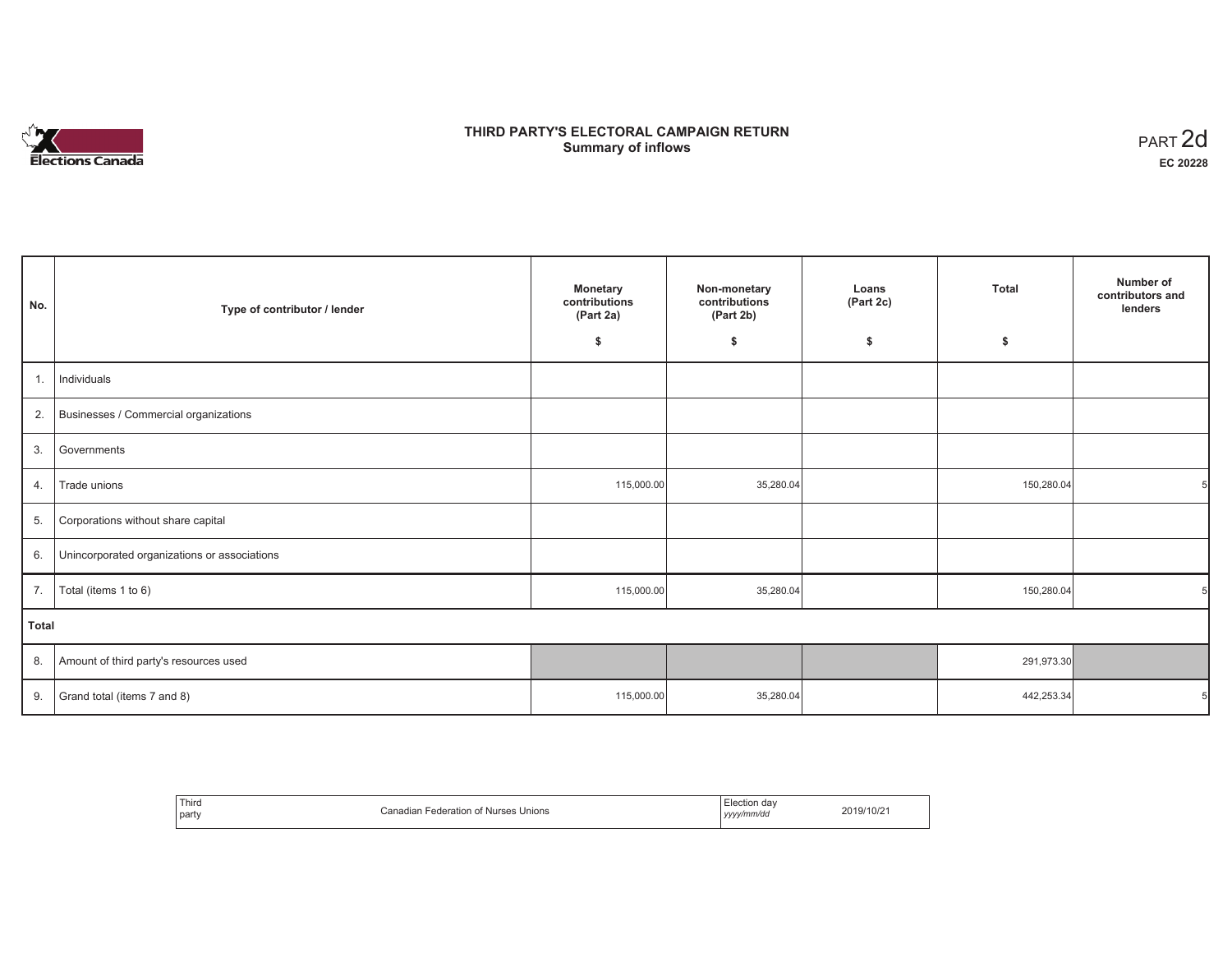

## **THIRD PARTY'S ELECTORAL CAMPAIGN RETURN Statement of expenses incurred for regulated activities that take place during the pre-election period**  *(Only applicable to a fixed-date general election)*

 $_{\sf PART}$ 3a **EC 20228**

For a list of expense types, expense categories and expense subcategories, refer to Annex II in the Instructions.

| No.          | Date<br>incurred<br>yyyy/mm/dd | ED Code<br>(if applicable) | Supplier            | <b>Expense type</b> | Expense<br>category | Expense<br>subcategory | <b>Starting date</b><br>of activity,<br>advertisement<br>or survey<br>yyyy/mm/dd | Ending date<br>  of activity,<br>advertisement<br>or survey<br>yyyy/mm/dd | Place of activity or<br>advertisement        | <b>Expense amount</b><br>\$ |
|--------------|--------------------------------|----------------------------|---------------------|---------------------|---------------------|------------------------|----------------------------------------------------------------------------------|---------------------------------------------------------------------------|----------------------------------------------|-----------------------------|
| $\mathbf{1}$ | 2019/08/20                     |                            | Environics Research | Election Survey     | Election Survey     | Election Survey        | 2019/08/08                                                                       | 2019/08/16                                                                | National                                     | 8,475.00                    |
|              |                                |                            |                     |                     |                     |                        |                                                                                  |                                                                           |                                              |                             |
|              |                                |                            |                     |                     |                     |                        |                                                                                  |                                                                           |                                              |                             |
|              |                                |                            |                     |                     |                     |                        |                                                                                  |                                                                           |                                              |                             |
|              |                                |                            |                     |                     |                     |                        |                                                                                  |                                                                           |                                              |                             |
|              |                                |                            |                     |                     |                     |                        |                                                                                  |                                                                           |                                              |                             |
|              |                                |                            |                     |                     |                     |                        |                                                                                  |                                                                           |                                              |                             |
|              |                                |                            |                     |                     |                     |                        |                                                                                  |                                                                           |                                              |                             |
|              |                                |                            |                     |                     |                     |                        |                                                                                  |                                                                           |                                              |                             |
|              |                                |                            |                     |                     |                     |                        |                                                                                  |                                                                           |                                              |                             |
|              |                                |                            |                     |                     |                     |                        |                                                                                  |                                                                           |                                              |                             |
|              |                                |                            |                     |                     |                     |                        |                                                                                  |                                                                           |                                              |                             |
|              |                                |                            |                     |                     |                     |                        |                                                                                  |                                                                           |                                              |                             |
|              |                                |                            |                     |                     |                     |                        |                                                                                  |                                                                           |                                              |                             |
|              |                                |                            |                     |                     |                     |                        |                                                                                  |                                                                           |                                              |                             |
|              |                                |                            |                     |                     |                     |                        |                                                                                  |                                                                           |                                              |                             |
|              |                                |                            |                     |                     |                     |                        |                                                                                  |                                                                           | Totals carried forward from previous page \$ |                             |
|              |                                |                            |                     |                     |                     |                        |                                                                                  |                                                                           |                                              | 8,475.00                    |
| Total \$     |                                |                            |                     |                     |                     |                        |                                                                                  |                                                                           |                                              |                             |

| <sup>1</sup> Thir<br>part | ≅Nurses Unions<br>∴anadian<br>m | 2019/10/21<br>.<br>, <i>yyyyımır</i> | Pag |
|---------------------------|---------------------------------|--------------------------------------|-----|
|---------------------------|---------------------------------|--------------------------------------|-----|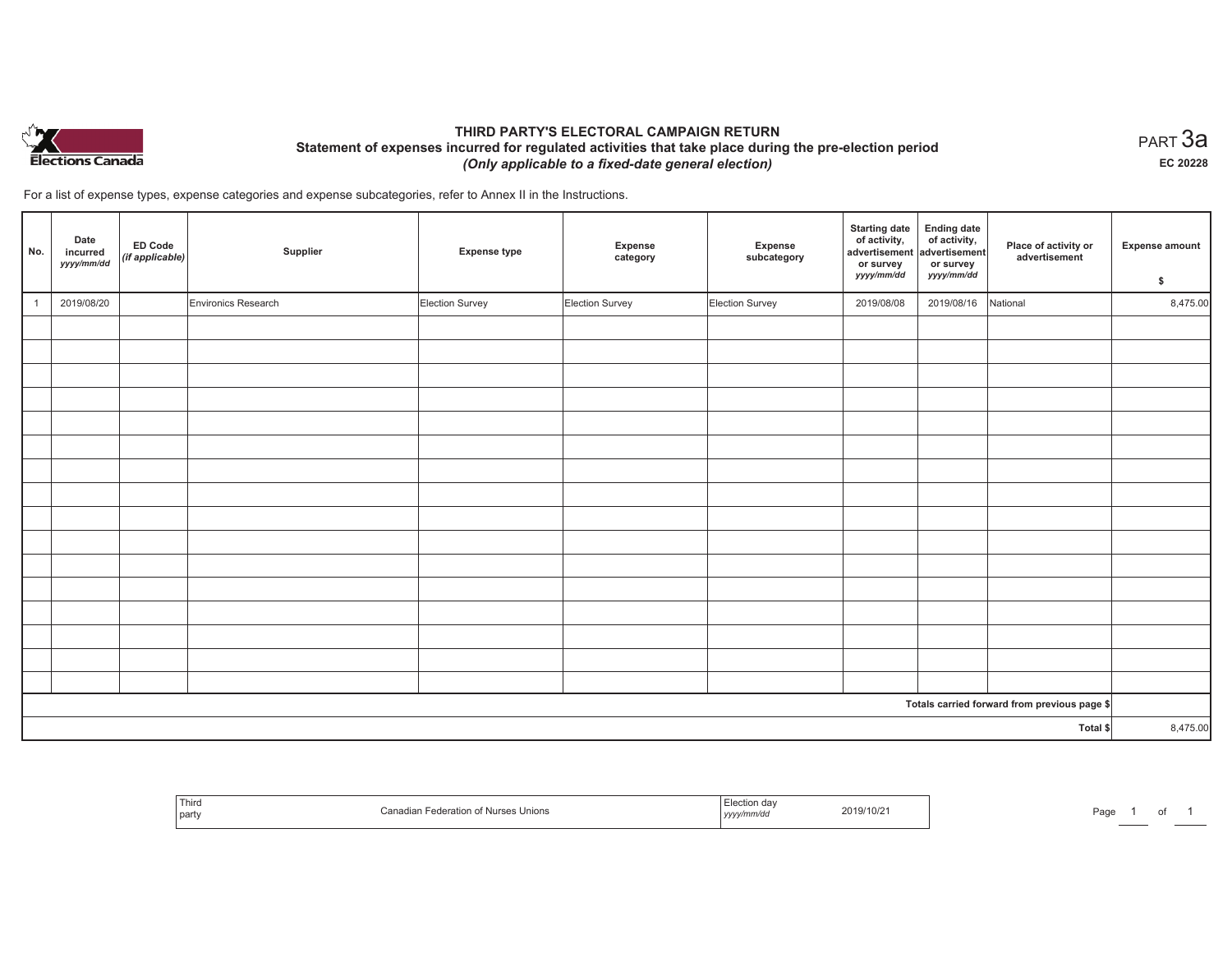

**EC 20228**

For a list of expense types, expense categories and expense subcategories, refer to Annex II in the Instructions.

| No.                                          | Date<br>incurred<br>yyyy/mm/dd | ED Code<br>(if applicable) | Supplier                  | <b>Expense type</b>         | Expense<br>category | <b>Expense</b><br>subcategory | <b>Starting date</b><br>of activity,<br>advertisement<br>or survey | <b>Ending date</b><br>of activity,<br>advertisement<br>or survey | Place of activity or<br>advertisement | <b>Expense amount</b> |
|----------------------------------------------|--------------------------------|----------------------------|---------------------------|-----------------------------|---------------------|-------------------------------|--------------------------------------------------------------------|------------------------------------------------------------------|---------------------------------------|-----------------------|
|                                              |                                |                            |                           |                             |                     |                               | yyyy/mm/dd                                                         | yyyy/mm/dd                                                       |                                       | s                     |
|                                              | 2018/12/14                     |                            | Point Blank Creative Inc. | <b>Election Advertising</b> | Advertising         | Design & Development          | 2019/09/12                                                         | 2019/10/10                                                       | National                              | 22,600.00             |
| $\overline{2}$                               | 2019/02/01                     |                            | Point Blank Creative Inc. | <b>Election Advertising</b> | Advertising         | Design & Development          | 2019/09/12                                                         | 2019/10/10                                                       | National                              | 12,712.50             |
| 3                                            | 2019/02/01                     |                            | Point Blank Creative Inc. | <b>Election Advertising</b> | Advertising         | Social Media                  | 2019/09/12                                                         | 2019/10/10                                                       | <b>Jational</b>                       | 18.919.03             |
| $\overline{4}$                               | 2019/02/01                     |                            | Point Blank Creative Inc. | <b>Election Advertising</b> | Advertising         | <b>Production Costs</b>       | 2019/09/12                                                         | 2019/10/10                                                       | National                              | 50,793.50             |
| 5                                            | 2019/02/01                     |                            | Point Blank Creative Inc. | <b>Election Advertising</b> | Advertising         | Print Media                   | 2019/09/12                                                         | 2019/10/10                                                       | National                              | 2,994.50              |
| 6                                            | 2019/02/01                     |                            | Point Blank Creative Inc. | <b>Election Advertising</b> | Advertising         | Placement Costs               | 2019/09/12                                                         | 2019/10/10                                                       | Vational                              | 21,978.50             |
| $\overline{7}$                               | 2019/03/12                     |                            | Point Blank Creative Inc. | <b>Election Advertising</b> | Advertising         | Design & Development          | 2019/09/12                                                         | 2019/10/10                                                       | National                              | 6,356.25              |
| 8                                            | 2019/03/12                     |                            | Point Blank Creative Inc. | <b>Election Advertising</b> | Advertising         | Social Media                  | 2019/09/12                                                         | 2019/10/10                                                       | National                              | 9,459.51              |
| 9                                            | 2019/03/12                     |                            | Point Blank Creative Inc. | Election Advertising        | Advertising         | <b>Production Costs</b>       | 2019/09/12                                                         | 2019/10/10                                                       | Vational                              | 25.396.75             |
| 10                                           | 2019/03/12                     |                            | Point Blank Creative Inc. | <b>Election Advertising</b> | Advertising         | Print Media                   | 2019/09/12                                                         | 2019/10/10                                                       | National                              | 1,497.25              |
| 11                                           | 2019/03/12                     |                            | Point Blank Creative Inc. | <b>Election Advertising</b> | Advertising         | Placement Costs               | 2019/09/12                                                         | 2019/10/10                                                       | National                              | 10,989.25             |
| 12                                           | 2019/05/01                     |                            | Point Blank Creative Inc. | Election Advertising        | Advertising         | Design & Development          | 2019/09/12                                                         | 2019/10/10                                                       | Vational                              | 5.085.00              |
| 13                                           | 2019/05/01                     |                            | Point Blank Creative Inc. | <b>Election Advertising</b> | Advertising         | Social Media                  | 2019/09/12                                                         | 2019/10/10                                                       | National                              | 7,567.61              |
| 14                                           | 2019/05/01                     |                            | Point Blank Creative Inc. | <b>Election Advertising</b> | Advertising         | <b>Production Costs</b>       | 2019/09/12                                                         | 2019/10/10                                                       | National                              | 20,317.40             |
| 15                                           | 2019/05/01                     |                            | Point Blank Creative Inc. | Election Advertising        | Advertising         | Print Media                   | 2019/09/12                                                         | 2019/10/10                                                       | National                              | 1.197.80              |
| 16                                           | 2019/05/01                     |                            | Point Blank Creative Inc. | <b>Election Advertising</b> | Advertising         | Placement Costs               | 2019/09/12                                                         | 2019/10/10                                                       | National                              | 8.791.40              |
| 17                                           | 2019/06/14                     |                            | Point Blank Creative Inc. | <b>Election Advertising</b> | Advertising         | Design & Development          | 2019/09/12                                                         | 2019/10/10                                                       | National                              | 1,271.25              |
| Totals carried forward from previous page \$ |                                |                            |                           |                             |                     |                               |                                                                    |                                                                  |                                       |                       |
|                                              |                                |                            |                           |                             |                     |                               |                                                                    |                                                                  | Total \$                              | 227,927.50            |

| Election dav<br>2019/10/21<br>Unions<br>Federation<br><b>Nurses</b><br>.<br>√mm/do<br>. | ' Thira<br>party |
|-----------------------------------------------------------------------------------------|------------------|
|-----------------------------------------------------------------------------------------|------------------|

Page 1 of 4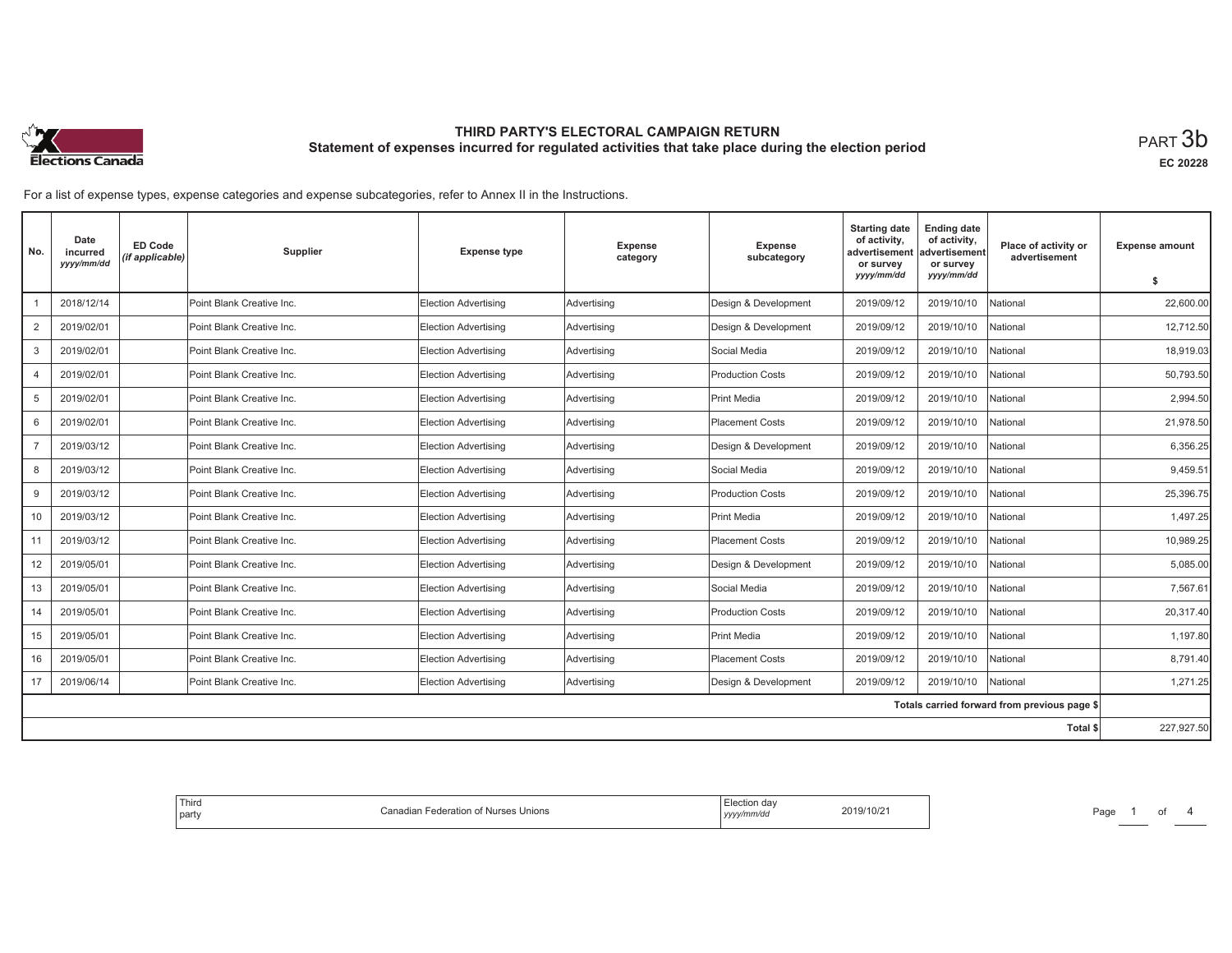

**EC 20228**

For a list of expense types, expense categories and expense subcategories, refer to Annex II in the Instructions.

| No.                                          | Date<br>incurred<br>yyyy/mm/dd | ED Code<br>(if applicable) | Supplier                  | <b>Expense type</b>         | <b>Expense</b><br>category | Expense<br>subcategory          | <b>Starting date</b><br>of activity,<br>advertisement<br>or survey | <b>Ending date</b><br>of activity,<br>advertisement<br>or survey | Place of activity or<br>advertisement | <b>Expense amount</b> |
|----------------------------------------------|--------------------------------|----------------------------|---------------------------|-----------------------------|----------------------------|---------------------------------|--------------------------------------------------------------------|------------------------------------------------------------------|---------------------------------------|-----------------------|
|                                              |                                |                            |                           |                             |                            |                                 | yyyy/mm/dd                                                         | yyyy/mm/dd                                                       |                                       | \$                    |
| 18                                           | 2019/06/14                     |                            | Point Blank Creative Inc. | <b>Election Advertising</b> | Advertising                | Social Media                    | 2019/09/12                                                         | 2019/10/10                                                       | National                              | 1,891.90              |
| 19                                           | 2019/06/14                     |                            | Point Blank Creative Inc. | <b>Election Advertising</b> | Advertising                | <b>Production Costs</b>         | 2019/09/12                                                         | 2019/10/10                                                       | National                              | 5,079.35              |
| 20                                           | 2019/06/14                     |                            | Point Blank Creative Inc. | Election Advertising        | Advertising                | <b>Print Media</b>              | 2019/09/12                                                         | 2019/10/10                                                       | Vational                              | 299.45                |
| 21                                           | 2019/06/14                     |                            | Point Blank Creative Inc. | <b>Election Advertising</b> | Advertising                | <b>Placement Costs</b>          | 2019/09/12                                                         | 2019/10/10                                                       | National                              | 2,197.85              |
| 22                                           | 2019/09/06                     |                            | Point Blank Creative Inc. | <b>Election Advertising</b> | Advertising                | <b>Placement Costs</b>          | 2019/09/12                                                         | 2019/10/10                                                       | National                              | 109,350.00            |
| 23                                           | 2019/09/19                     |                            | Point Blank Creative Inc. | Election Advertising        | Advertising                | <b>Production Costs</b>         | 2019/09/12                                                         | 2019/10/10                                                       | National                              | 6,780.00              |
| 24                                           | 2019/09/20                     |                            | Cineplex Media            | <b>Election Advertising</b> | Advertising                | <b>Placement Costs</b>          | 2019/09/20                                                         | 2019/10/03                                                       | Nova Scotia                           | 8,822.80              |
| 25                                           | 2019/09/23                     |                            | MW360 Media               | <b>Election Advertising</b> | Advertising                | <b>Placement Costs</b>          | 2019/09/24                                                         | 2019/10/03                                                       | Nova Scotia                           | 17,252.30             |
| 26                                           | 2019/09/24                     |                            | Allen Print               | Election Advertising        | Advertising                | Signs                           | 2019/09/11                                                         | 2019/10/21                                                       | Nova Scotia                           | 631.14                |
| 27                                           | 2019/09/11                     |                            | Point Blank Creative Inc. | <b>Election Advertising</b> | Advertising                | <b>Production Costs</b>         | 2019/09/20                                                         | 2019/10/03                                                       | Nova Scotia                           | 1,380.00              |
| 28                                           | 2019/09/28                     |                            | CFNU                      | <b>Election Advertising</b> | Advertising                | <b>Staff Remuneration</b>       | 2019/09/12                                                         | 2019/10/20                                                       | National                              | 19,128.17             |
| 29                                           | 2019/09/28                     |                            | <b>CFNU</b>               | Election Advertising        | Advertising                | <b>Staff Payroll remittance</b> | 2019/09/12                                                         | 2019/10/20                                                       | National                              | 3.748.69              |
| 30                                           | 2019/09/28                     |                            | CFNU                      | <b>Election Advertising</b> | Advertising                | Office - rent                   | 2019/09/12                                                         | 2019/10/20                                                       | National                              | 1,052.41              |
| 31                                           | 2019/09/28                     |                            | <b>CFNU</b>               | <b>Election Advertising</b> | Advertising                | Office - telephone              | 2019/09/12                                                         | 2019/10/20                                                       | National                              | 350.79                |
| 32                                           | 2019/09/11                     |                            | Point Blank Creative Inc. | <b>Election Advertising</b> | Advertising                | <b>Production Costs</b>         | 2019/09/20                                                         | 2019/10/10                                                       | St. John's, NL                        | 920.00                |
| 33                                           | 2019/09/19                     |                            | Facebook/Instagram        | <b>Election Advertising</b> | Advertising                | <b>Content Boosting</b>         | 2019/09/11                                                         | 2019/09/19                                                       | Newfoundland/Labrador                 | 280.00                |
| 34                                           | 2019/09/20                     |                            | Cineplex Media            | <b>Election Advertising</b> | Advertising                | <b>Placement Costs</b>          | 2019/09/20                                                         | 2019/10/10                                                       | St. John's, NL                        | 5.533.80              |
| Totals carried forward from previous page \$ |                                |                            |                           |                             |                            |                                 |                                                                    | 227,927.50                                                       |                                       |                       |
|                                              |                                |                            |                           |                             |                            |                                 |                                                                    |                                                                  | Total \$                              | 412,626.15            |

| ⊟lection dav<br>2019/10/21<br>Federation of Nurses Unions<br>Canadian:<br>, yyy/mm/dd | Third<br>! partv |
|---------------------------------------------------------------------------------------|------------------|
|---------------------------------------------------------------------------------------|------------------|

Page 2 of 4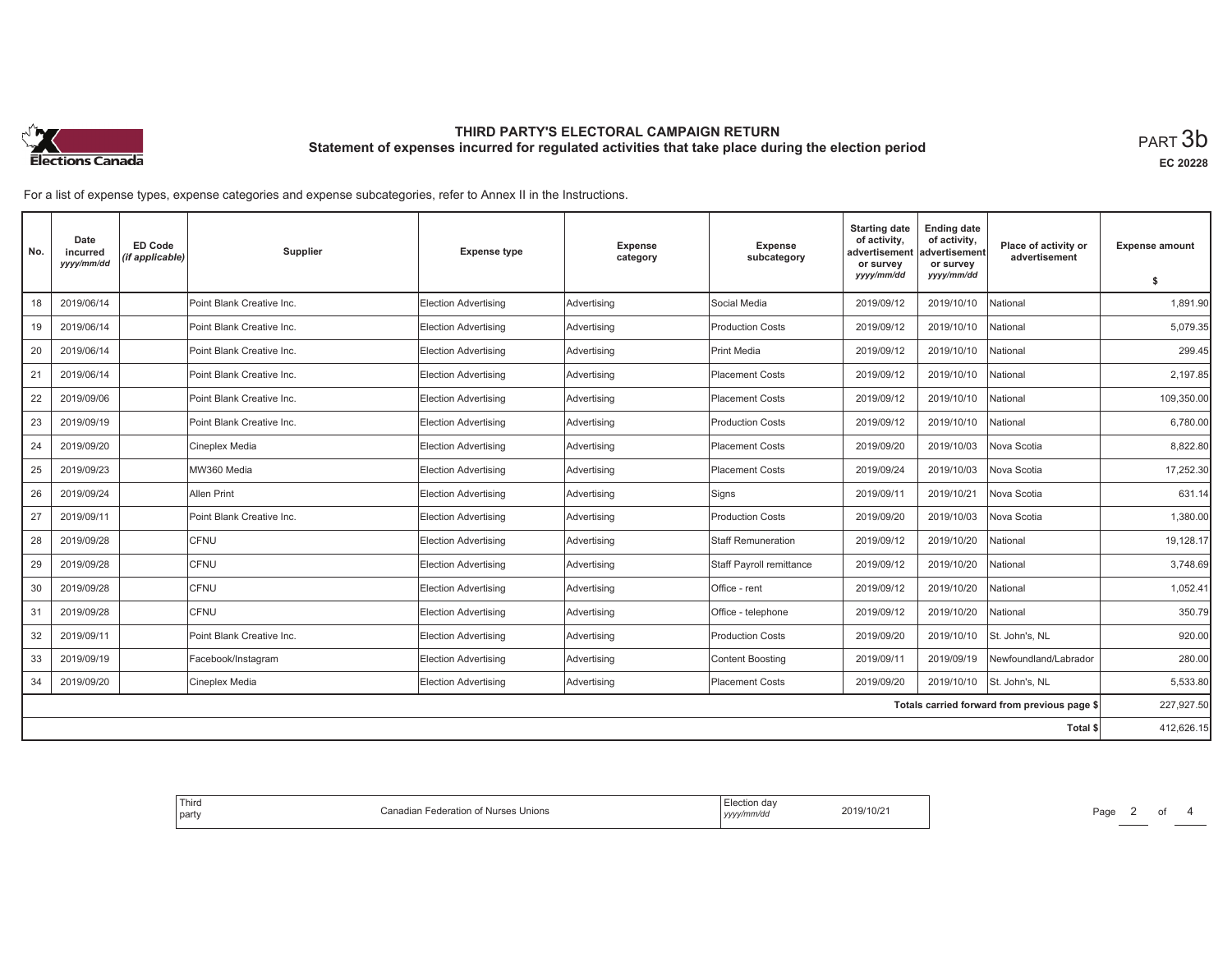

**EC 20228**

For a list of expense types, expense categories and expense subcategories, refer to Annex II in the Instructions.

| No.                                          | Date<br>incurred<br>yyyy/mm/dd | <b>ED Code</b><br>(if applicable) | Supplier                  | <b>Expense type</b>         | Expense<br>category | <b>Expense</b><br>subcategory     | <b>Starting date</b><br>of activity,<br>advertisement<br>or survey | <b>Ending date</b><br>of activity,<br>advertisement<br>or survey | Place of activity or<br>advertisement | <b>Expense amount</b> |
|----------------------------------------------|--------------------------------|-----------------------------------|---------------------------|-----------------------------|---------------------|-----------------------------------|--------------------------------------------------------------------|------------------------------------------------------------------|---------------------------------------|-----------------------|
|                                              |                                |                                   |                           |                             |                     |                                   | yyyy/mm/dd                                                         | yyyy/mm/dd                                                       |                                       | \$                    |
| 35                                           | 2019/09/27                     |                                   | Mailchimp                 | Election Advertising        | Advertising         | Other - Email list subscription   | 2019/09/12                                                         | 2019/10/20                                                       | National                              | 20.38                 |
| 36                                           | 2019/09/30                     |                                   | Carole Aspiros            | Election Advertising        | Advertising         | Other - Translation               | 2019/09/12                                                         | 2019/10/20                                                       | National                              | 1,432.75              |
| 37                                           | 2019/10/01                     |                                   | New/Mode                  | Election Advertising        | Advertising         | Other - Email list subscription   | 2019/09/12                                                         | 2019/10/20                                                       | National                              | 170.76                |
| 38                                           | 2019/09/30                     |                                   | Facebook/Instagram        | Election Advertising        | Advertising         | <b>Content Boosting</b>           | 2019/09/30                                                         | 2019/10/07                                                       | NL                                    | 359.56                |
| 39                                           | 2019/10/08                     |                                   | Facebook/Instagram        | Election Advertising        | Advertising         | <b>Content Boosting</b>           | 2019/10/08                                                         | 2019/10/15                                                       | <b>NL</b>                             | 100.44                |
| 40                                           | 2019/10/12                     |                                   | CFNU                      | Election Advertising        | Advertising         | Other - Staff - remuneration      | 2019/09/12                                                         | 2019/10/20                                                       | National                              | 2,013.49              |
| 41                                           | 2019/10/12                     |                                   | CFNU                      | Election Advertising        | Advertising         | Other - Staff - payroll remittant | 2019/09/12                                                         | 2019/10/20                                                       | <b>National</b>                       | 342.62                |
| 42                                           | 2019/10/12                     |                                   | CFNU                      | Election Advertising        | Advertising         | Other - Office - rent             | 2019/09/12                                                         | 2019/10/20                                                       | <b>National</b>                       | 110.76                |
| 43                                           | 2019/10/12                     |                                   | CFNU                      | Election Advertising        | Advertising         | Other - Office - telephone        | 2019/09/12                                                         | 2019/10/20                                                       | National                              | 36.92                 |
| 44                                           | 2019/10/21                     |                                   | Point Blank Creative Inc. | Election Advertising        | Advertising         | <b>Production Costs</b>           | 2019/09/12                                                         | 2019/10/20                                                       | <b>National</b>                       | 5,650.00              |
| 45                                           | 2019/10/31                     |                                   | Kathco Accounting         | Election Advertising        | Advertising         | Other - Accounting Services       | 2019/09/12                                                         | 2019/10/20                                                       | <b>National</b>                       | 1,135.65              |
| 46                                           | 2019/10/31                     |                                   | Carole Aspiros            | Election Advertising        | Advertising         | Other - Translation               | 2019/09/12                                                         | 2019/10/20                                                       | National                              | 885.81                |
| 47                                           | 2019/10/20                     |                                   | CFNU                      | Election Advertising        | Advertising         | <b>Staff Remuneration</b>         | 2019/09/12                                                         | 2019/10/20                                                       | National                              | 3,509.71              |
| 48                                           | 2019/10/20                     |                                   | CFNU                      | Election Advertising        | Advertising         | Staff payroll remittance          | 2019/09/12                                                         | 2019/10/20                                                       | Vational                              | 579.42                |
| 49                                           | 2019/10/20                     |                                   | CFNU                      | <b>Election Advertising</b> | Advertising         | Office - rent                     | 2019/09/12                                                         | 2019/10/20                                                       | <b>National</b>                       | 332.28                |
| 50                                           | 2019/10/20                     |                                   | CFNU                      | Election Advertising        | Advertising         | Office - telephone                | 2019/09/12                                                         | 2019/10/20                                                       | National                              | 110.77                |
| 51                                           | 2019/11/20                     |                                   | Kathco Accounting         | Election Advertising        | Advertising         | Other - Accounting Services       | 2019/09/12                                                         | 2019/10/20                                                       | National                              | 378.55                |
| Totals carried forward from previous page \$ |                                |                                   |                           |                             |                     |                                   |                                                                    | 412,626.15                                                       |                                       |                       |
|                                              |                                |                                   |                           |                             |                     |                                   |                                                                    |                                                                  | Total \$                              | 429,796.02            |

|  | . dav<br>ectior<br>$^{\circ}19/10/2$ .<br>Unions<br>า†เ∩n .<br>`′y/mm/a⊾<br>,,,,, |
|--|-----------------------------------------------------------------------------------|
|--|-----------------------------------------------------------------------------------|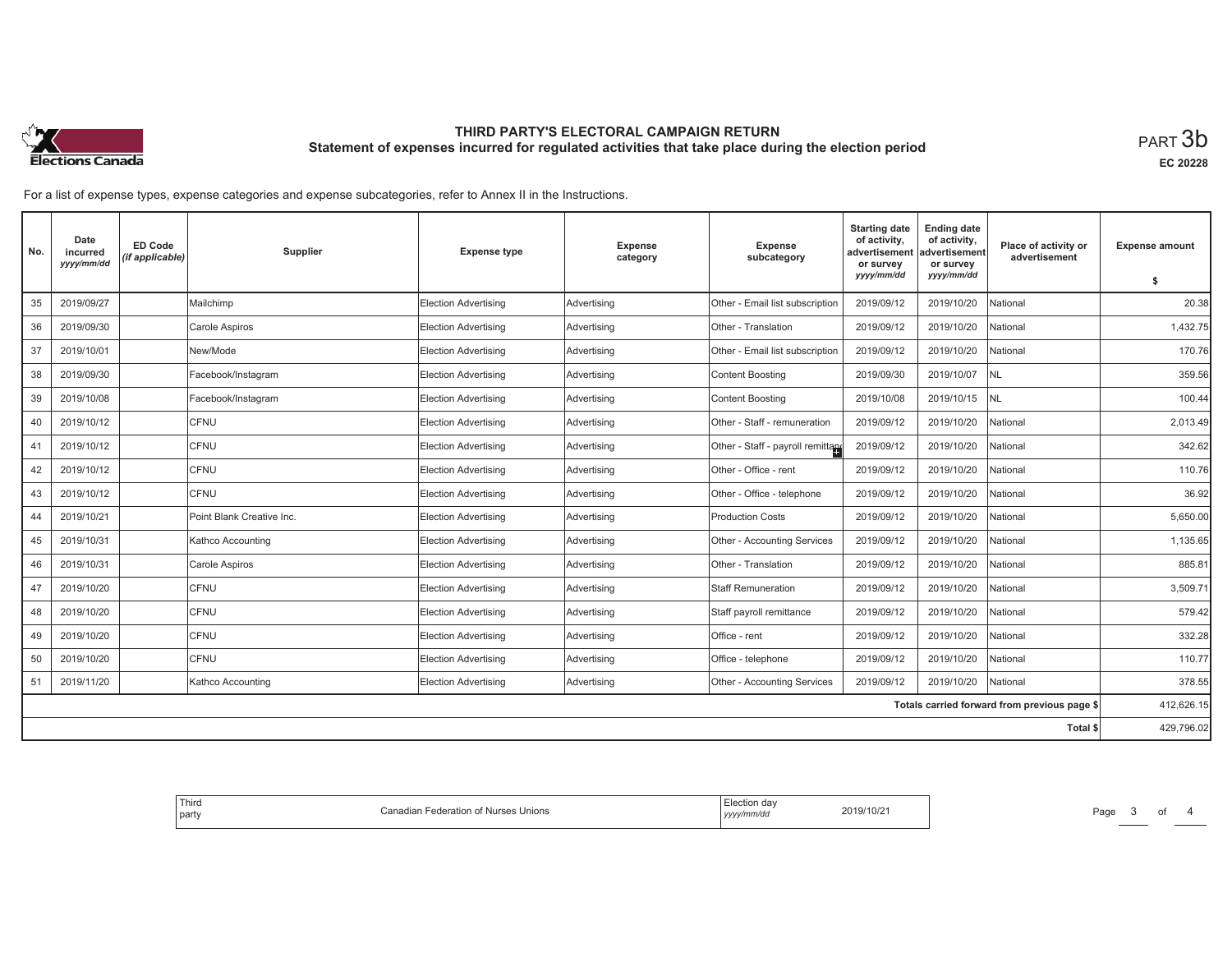

**EC 20228**

For a list of expense types, expense categories and expense subcategories, refer to Annex II in the Instructions.

| No.                                          | Date<br>incurred<br>yyyy/mm/dd | ED Code<br>(if applicable) | Supplier              | <b>Expense type</b>  | Expense<br>category | Expense<br>subcategory  | <b>Starting date</b><br>of activity,<br>advertisement<br>or survey<br>yyyy/mm/dd | <b>Ending date</b><br>of activity,<br>advertisement<br>or survey<br>yyyy/mm/dd | Place of activity or<br>advertisement | Expense amount |
|----------------------------------------------|--------------------------------|----------------------------|-----------------------|----------------------|---------------------|-------------------------|----------------------------------------------------------------------------------|--------------------------------------------------------------------------------|---------------------------------------|----------------|
|                                              |                                |                            |                       |                      |                     |                         |                                                                                  |                                                                                |                                       | \$             |
| $52\,$                                       | 2019/09/30                     |                            | Scott Berrington      | Election Advertising | Advertising         | <b>Production Costs</b> | 2019/09/12                                                                       | 2019/10/20                                                                     | National                              | 1,813.82       |
| 53                                           | 2019/09/30                     |                            | I C Video Productions | Election Advertising | Advertising         | Social Media            | 2019/09/12                                                                       | 2019/10/20                                                                     | National                              | 2,116.00       |
| 54                                           | 2019/10/17                     |                            | <b>SWNA</b>           | Election Advertising | Advertising         | Placement cost          | 2019/09/12                                                                       | 2019/10/20                                                                     | Saskatchewan                          | 52.50          |
|                                              |                                |                            |                       |                      |                     |                         |                                                                                  |                                                                                |                                       |                |
|                                              |                                |                            |                       |                      |                     |                         |                                                                                  |                                                                                |                                       |                |
|                                              |                                |                            |                       |                      |                     |                         |                                                                                  |                                                                                |                                       |                |
|                                              |                                |                            |                       |                      |                     |                         |                                                                                  |                                                                                |                                       |                |
|                                              |                                |                            |                       |                      |                     |                         |                                                                                  |                                                                                |                                       |                |
|                                              |                                |                            |                       |                      |                     |                         |                                                                                  |                                                                                |                                       |                |
|                                              |                                |                            |                       |                      |                     |                         |                                                                                  |                                                                                |                                       |                |
|                                              |                                |                            |                       |                      |                     |                         |                                                                                  |                                                                                |                                       |                |
|                                              |                                |                            |                       |                      |                     |                         |                                                                                  |                                                                                |                                       |                |
|                                              |                                |                            |                       |                      |                     |                         |                                                                                  |                                                                                |                                       |                |
|                                              |                                |                            |                       |                      |                     |                         |                                                                                  |                                                                                |                                       |                |
|                                              |                                |                            |                       |                      |                     |                         |                                                                                  |                                                                                |                                       |                |
|                                              |                                |                            |                       |                      |                     |                         |                                                                                  |                                                                                |                                       |                |
|                                              |                                |                            |                       |                      |                     |                         |                                                                                  |                                                                                |                                       |                |
| Totals carried forward from previous page \$ |                                |                            |                       |                      |                     |                         |                                                                                  | 429,796.02                                                                     |                                       |                |
|                                              |                                |                            |                       |                      |                     |                         |                                                                                  |                                                                                | Total \$                              | 433,778.34     |

| <sup>1</sup> Thirc<br>part | deration of Nurses Unions. | 2019/10/2<br>yyyy/mm/aa | Page |
|----------------------------|----------------------------|-------------------------|------|
|----------------------------|----------------------------|-------------------------|------|